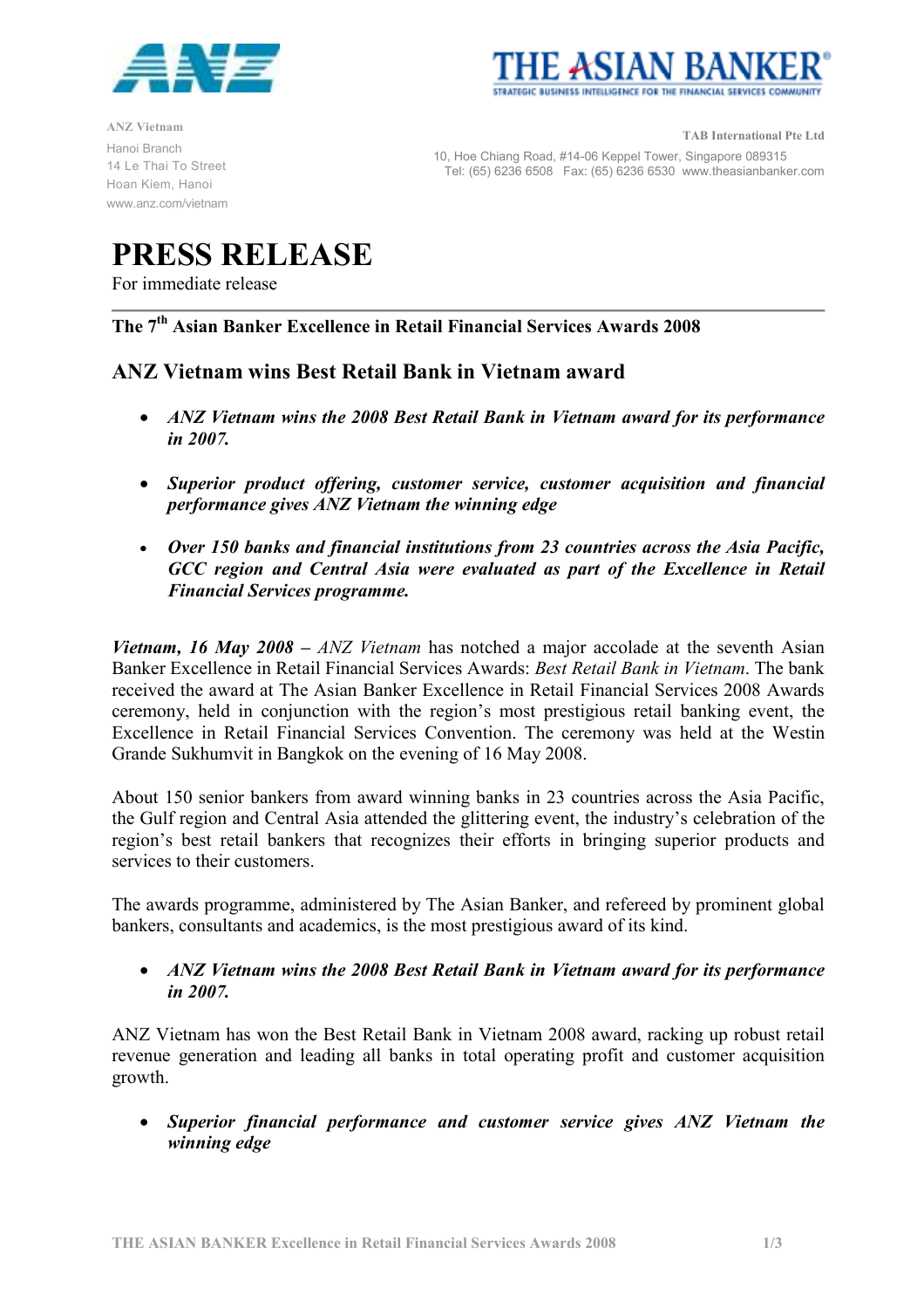Improvements in customer service standards and loan approval times have helped the bank to achieve what is the leading processing capability amongst its peers. At the same time, the bank has built in successful risk management as one of the key performance indicators in employee contracts. ANZ Vietnam significantly ramped up its sales capability to support an aggressive push into market leadership for several business lines, especially in mortgage lending and credit cards. ANZ also introduced updated banking products to serve the local market such as: Smart Account (Transaction) and Online Saver.

ANZ Vietnam already owns the largest ATM network (currently 55) among foreign banks and has the highest self-service transaction to total transaction ratio, and is pushing to further grow its ATM and branch footprint.

ANZ's General Manager Retail Banking, Phil Crouch said, "this is great recognition of what we are building in Vietnam. Our objective is to offer something truly different to our competitors. Customers are switching to ANZ as they now believe that not all banks are the same."

### • Over 150 banks and financial institutions in 23 countries across Asia Pacific, the GCC region and Central Asia evaluated as part of the Excellence in Retail Financial Services programme.

"This year over 150 banks and financial institutions in 23 countries across the Asian region were evaluated as part of the Excellence in Retail Financial Services programme," said Mr Phillip Strause, chairman of the Excellence in Retail Financial Services programme and an International Resource Director for The Asian Banker.

The award evaluation process uses a comprehensive methodology to evaluate the strength of individual banks' retail banking businesses that involved extensive research and probing interviews, and taps the combined experience of a team of experienced researchers. The process also incorporates an AC Nielsen customer perception survey to gauge the strength and reputation of retail banks in the different countries.

Mr Strause, who has close to 40 years' experience working with commercial banks, investment banks, brokerage firms, insurance companies and other specialised financial institutions, further added: "The Asian Banker Excellence programme was instituted in 2001 on the premise that an outstanding player in the retail financial services industry should build business franchises that are sustainable, competitive and profitable over a period of time".

- Ends -

## A hout The Asian Banker

The Asian Banker is the region's most authoritative provider of strategic business intelligence to the financial services community. The Singapore-based company has offices in Singapore, Malaysia, Beijing and Shanghai as well as representatives in London, New York, Dubai and San Francisco. It has a business model that revolves around three core business lines: